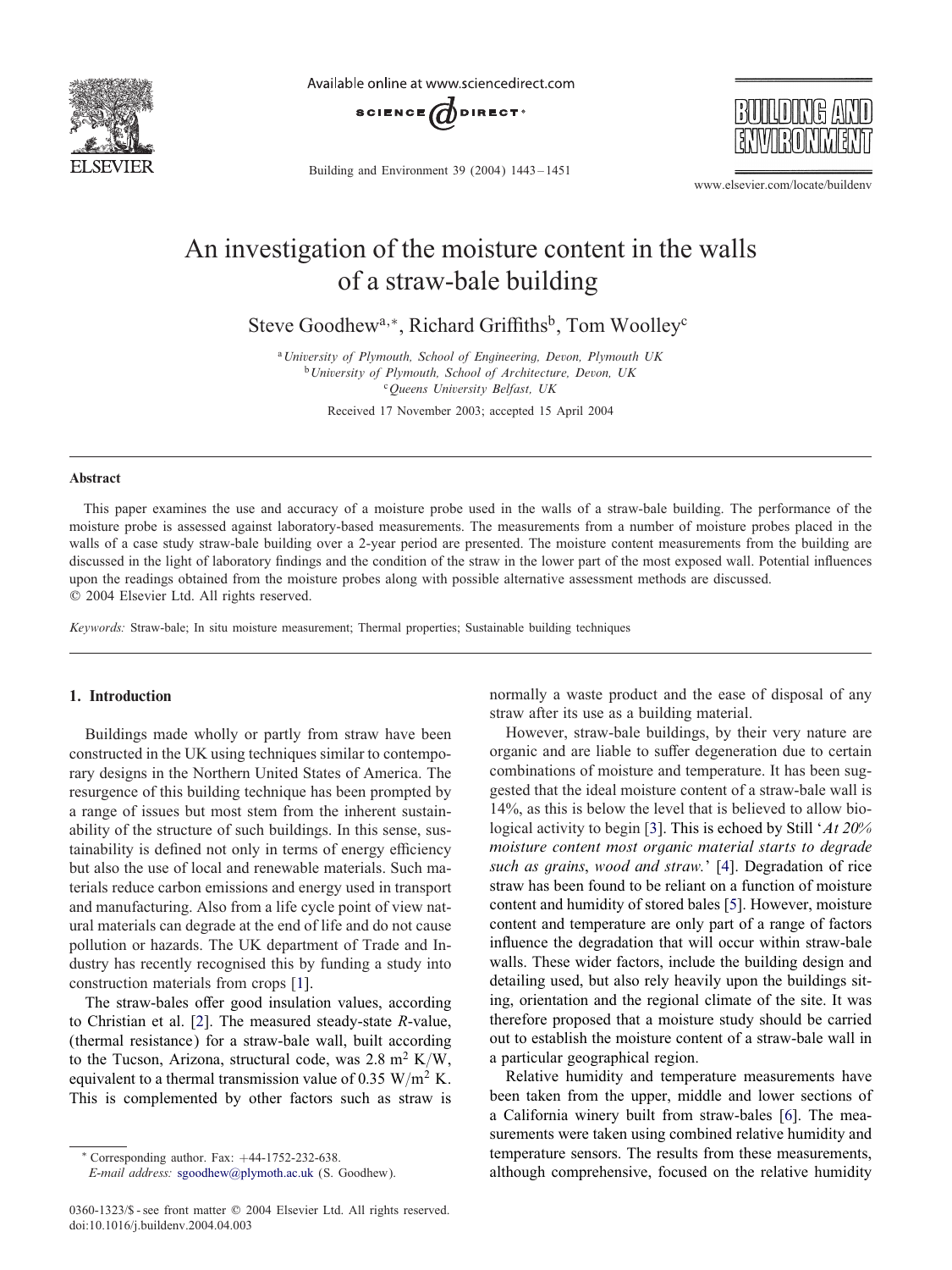in the straw-bale walls and did not relate these figures to the actual moisture content of the straw.

The most common method used to measure the moisture content of straw-bale wall is the wood-disc sensor [\[7\]](#page--1-0). This is mainly because they are cheap, easy to read and are viewed as being reasonably accurate. Fugler's paper compares several series of laboratory-based moisture studies in an attempt to calibrate the most commonly used design. The paper's analysis of field studies carried out upon three Quebec straw-bale houses in 1997 concluded that most straw-bales were usually dry enough to avoid rot, but also stated that there '......*are not enough monitored houses to make conclusions*'.

This study will investigate the performance of a wood-disc moisture probe using laboratory measurements and presents the results from a number of probes placed in the external straw-bale walls of a case study building.

#### 2. The wood-disc moisture probe

The wood-disc moisture probe chosen is based upon the work carried out by Canada Mortgage and Housing Corporation and is advocated by Gonzalez of the University of British Columbia [\[8\]](#page--1-0) and Woolley of Queens University Belfast [\[9\]](#page--1-0) (Fig. 1).

The wood-disc moisture probes, of area  $25 \text{ mm}^2$  were constructed of wood 5-mm thick. The block is drilled in 2 places to make holes 5 mm apart, although the exact distance is unimportant [\[10\]](#page--1-0). Two stainless-steel screws are then inserted with a stripped end of a piece of wire wrapped around the head of each screw. The wood-disc is then placed at the end of a PVC tube with ventilation holes made around it. The tube can vary in length depending upon how deep into the wall it is being placed. The two wires are then run the length of the tube and left protruding out of the end. These will be outside the building, ready for readings to be taken. Readings are taken using a '*Protimeter*' Wood



Fig. 1. Illustration of a typical wood-disc moisture probe (drawn by Neill Hughes).

Moisture Meter calibrated for wood. The moisture content of the wood-disc within the probe is influenced by the relative humidity of the bale via the vent holes in the PVC tube. In this way the moisture content of the bales may be assessed.

The reaction times and the operation of the probes at different temperatures is an issue. Fugler measured the response of several wood-disc moisture probes (as opposed to the discs used here, using two varieties of timber, Balsa and White Pine, and found that a time lag existed for any probe measuring Relative Humidity. However, when the wood-disc moisture probes were used to monitor straw-bale buildings, the slow reaction of the probes matched the slow reaction of the straw to the uptake of moisture. As part of the same measurements Fugler also investigated the wood-disc moisture probe's response at different temperatures. It was found that there may be some influence of temperature on response, but for the range of temperatures studied (13◦C to about  $28\degree C$ ) the influence was small and difficult to determine. However, Fugler does state that for measurements in winter, in cold climates, a temperature correction would be necessary. This correction is further investigated within the calibration section of this paper.

A further concern maybe the electrical effects of the length of connecting wire used between the wood-disc and the connection with the electrical moisture meter. Lacinski investigated this aspect and found that using identical wood samples and wires that ranged in length from 3 to 21 m, all the moisture readings were within 1% of each other [\[10\]](#page--1-0).

### 3. Calibration of the wood-disc sensors

An initial study to calibrate and assess the validity of measurements taken using the moisture probe was carried out in the laboratory. One bale of the straw, from the batch used in the case study building, was placed in an exterior storeroom with three wood-disc sensors placed inside the bale. Two pieces of timber, identical to those inside the sensors, were also placed in the bale. The relative humidity and temperature conditions around the bale were monitored. The bale was allowed a week to stabilise and then readings were taken twice weekly from the wood-disc sensors, the hygrometer and the thermometer. Further to this, straw samples were taken from the bale at the same time and (1) oven dried and (2) measured using a moisture balance to find the exact moisture content. The results of this calibration are shown in Table [1.](#page--1-0)

The oven dried moisture content was calculated using

\n
$$
\frac{w}{w}
$$
 weight – dry weight  
\n dry weight  
\n x 100\n

 $=$  percentage moisture content, referred to as mc%.

To ensure that the readings that were being gathered from the wood-disc probes gave a valid measurement of the moisture content of the straw-bale walls of the case study building, a laboratory calibration exercise was carried out.